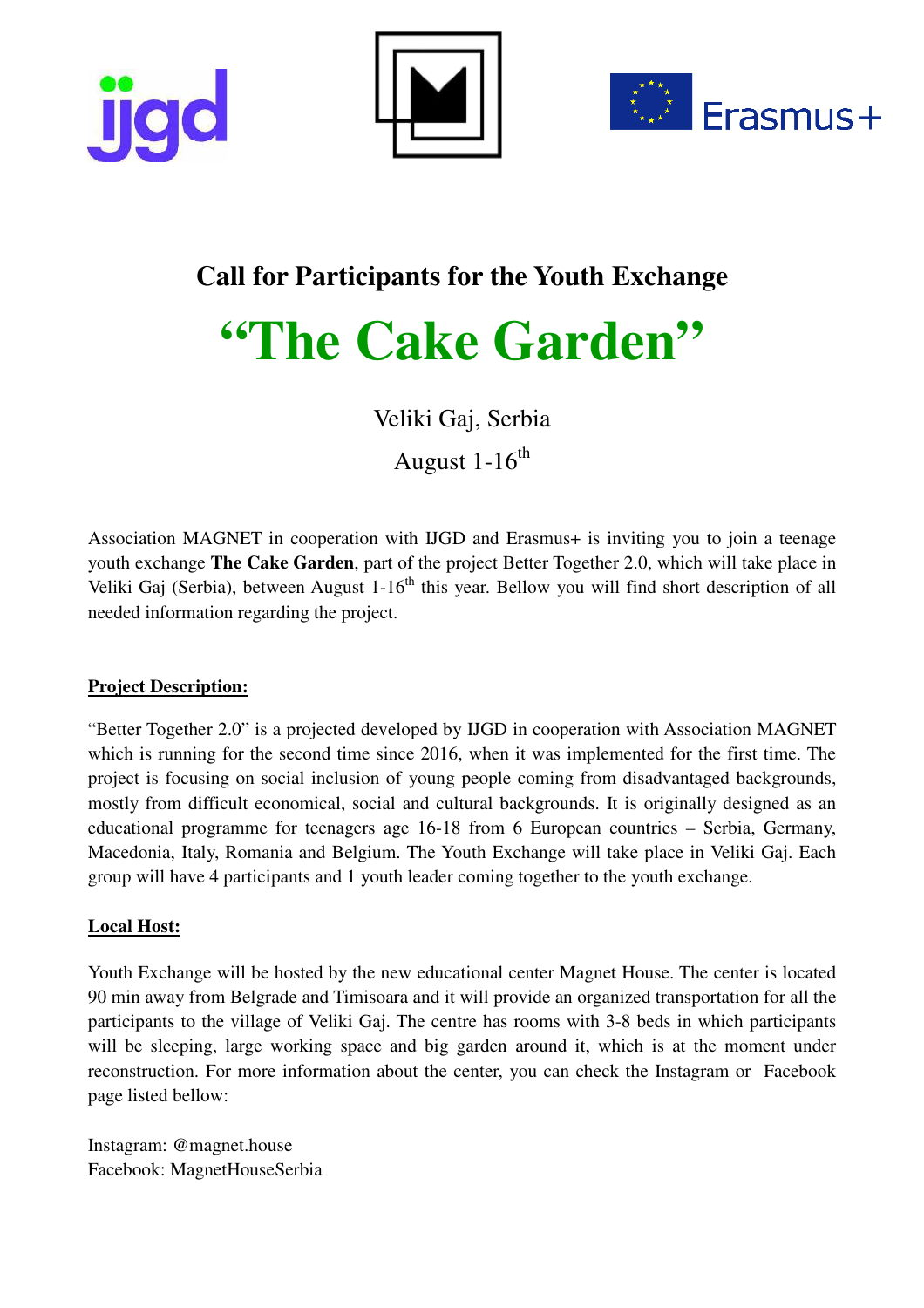**ijqc** 





#### **Description of the work/workshops:**

Participants will have their days divided into two equal parts. In the morning, participants will have workshops on various topics of interest for International Voluntary Service and particularly for this youth exchange – volunteering, social inclusion, sustainability and intercultural learning. In the afternoons participants will take part in voluntary work, which in this youth exchange will be focusing on reconstruction and environment issues – reconstruction of the garden of Magnet House, recently opened educational center which is promoting nonformal education, youth work, gender equality, social inclusion, sustainable development and human rights. In addition, there will be other work linked to the environment protection organized by the host, which will be focusing on cleaning of the areas around and inside the big park next to the Magnet House, which is under the protection of state for its cultural significance.

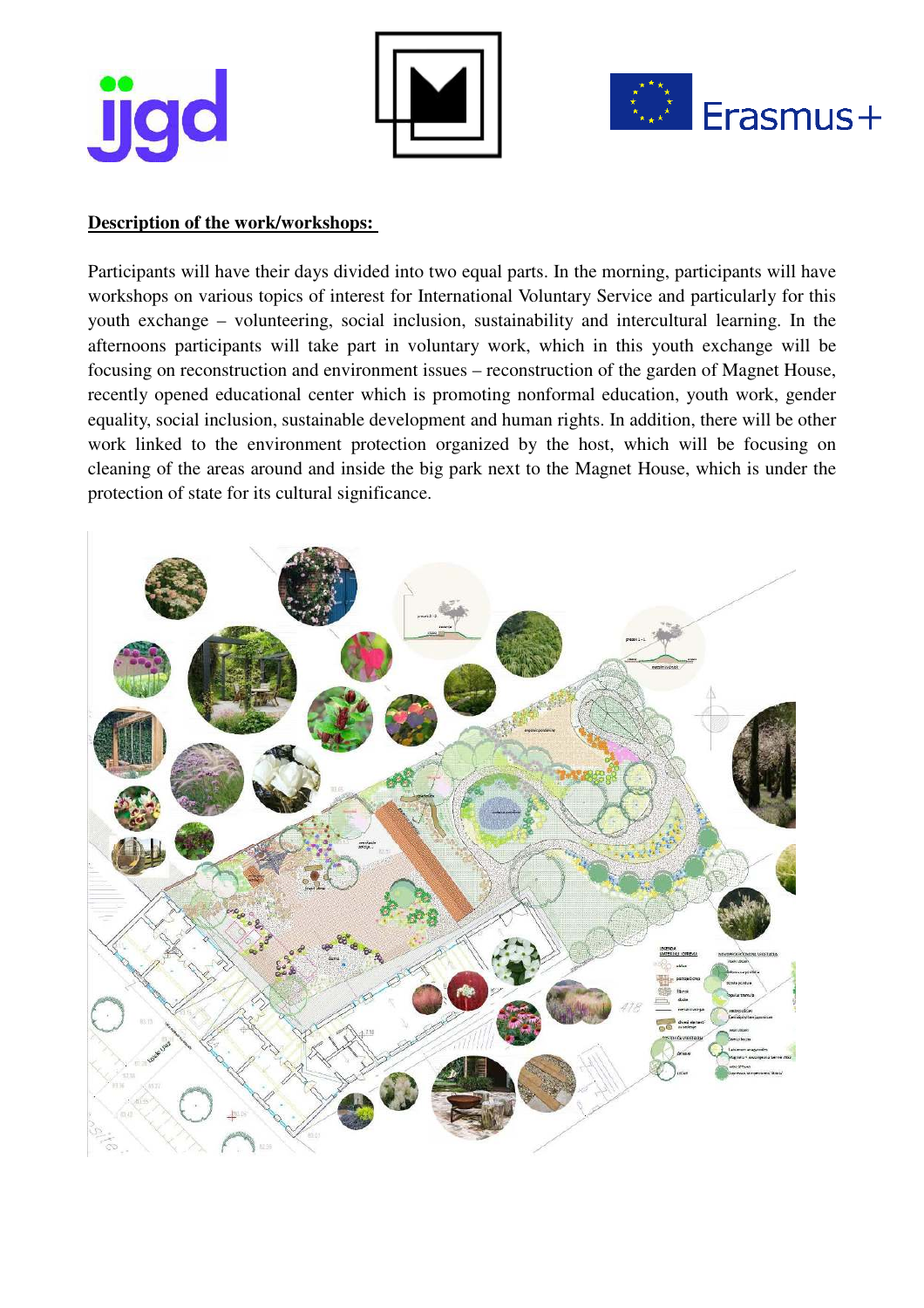





#### **Free time:**

In the free time, participants will have an opportunity to take part in different **excursions**:

- 1. Visit of the town of Vršac and picnic at the mountain above the town
- 2. Visit of the nearby desert, one of the very few remaining deserts in Europe
- 3. Visit to the large animal farm in the village and tasting of the local products





#### **APV:**

Advanced Planning Visit will start on July  $20<sup>th</sup>$  (arrival day) and end on July  $22<sup>nd</sup>$  (departure day) for the first project. We will announce the dates for the second one at a later date. As this is a teenage youth exchange, leaders who want to apply to coordinate the national groups should meet the following minimum standards:

- they have passed an international training for workcamp and youth exchange leaders
- they have participated and/or lead at least 2 international camps or youth exchanges before